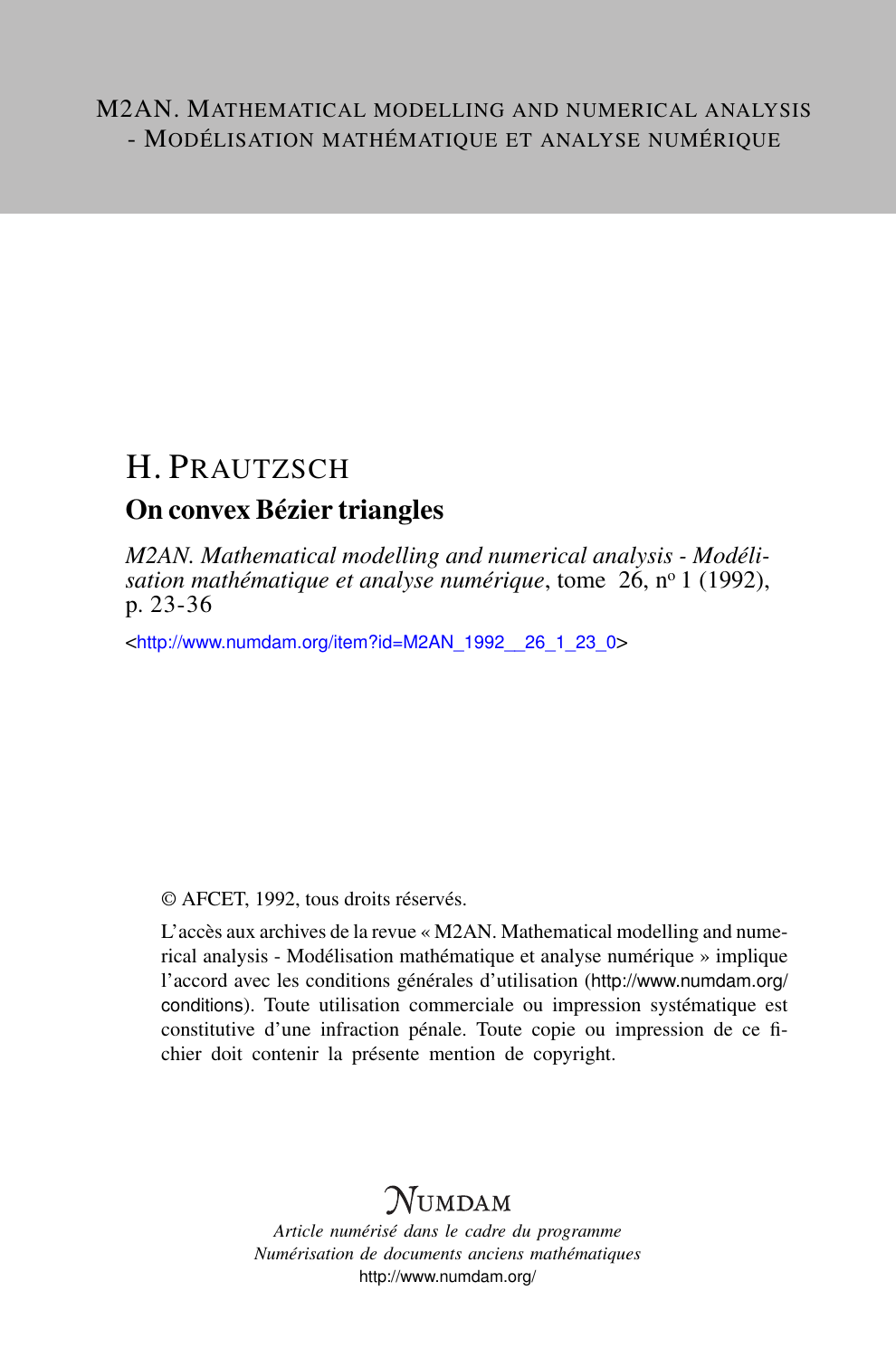## $\mathcal{H}$   $\mathcal{H}$   $\mathcal{H}$  mathematical modelling and numerical analysis  $\mathcal{H}$   $\mathcal{H}$   $\mathcal{H}$  modélisation mathématique et analyse numérique

(Vol. 26, n° 1, 1992, p. 23-36)

#### ON CONVEX BÉZIER TRIANGLES

by H. PRAUTZSCH $(1)$ 

Abstract.  $-$  Goodman [8] showed that uniform subdivision of triangular Bézier nets preserves convexity. Here, a very short proof of this fact is given which applies even to box spline surfaces and degree elevation instead of subdivision.

Secondly, it is shown that every Bézier net of a quadratic convex Bézier triangle can be subdivided such that the net becomes convex.

Keywords: Convexity, Bernstein polynomials, Bézier triangles, subdivision, degree elevation, box splines.

Résumé. — Sur les triangles de Bézier convexes. Goodman [8] a montré que la sous-division uniforme de réseaux de Bézier triangulaires conserve la convexité. Nous donnons ici une preuve très courte de cette propriété, preuve qui s'applique aussi aux surfaces spline tensorielles et à l'augmentation du degré.

Deuxièmement, on montre que tout réseau de Bézier d'un triangle de Bézier quadratique et convexe peut être sous-divisé de façon à ce que le réseau résultant devienne convexe.

#### 1. INTRODUCTION

Grandine observed that subdivision of triangular Bézier nets does not always preserve convexity [9]. However, convexity is preserved by uniform subdivision as Goodman found out recently [8]. We will show that Goodman's result is a simple consequence of the fact that subdivision and differentiation commute.

Before we embark on this topic let us recall the definitions of the terms already used and yet to come.  $\Delta$  denotes some triangle in  $\mathbb{R}^2$  and  $d_0$ ,  $d_1$ ,  $d_2$  its vertices. It serves as coordinate frame for the barycentric coordinates which are used throughout this paper. Thus, a tuple

$$
(\alpha_0, \alpha_1, \alpha_2), \quad a_0 + \alpha_1 + \alpha_2 = 1
$$

represents the point

$$
\alpha_0 d_0 + \alpha_1 d_1 + \alpha_2 d_2.
$$

<sup>(1)</sup> Inst. für Betriebs- u. Dialogsysteme, Universität Karlsruhe, D-7500 Karlsruhe 1, Germany.

M<sup>2</sup> AN Modélisation mathématique et Analyse numérique 0764-583X 92,01 23 14 \$ 3.40 Mathematical Modelling and Numerical Analysis © AFCET Gauthier-Villars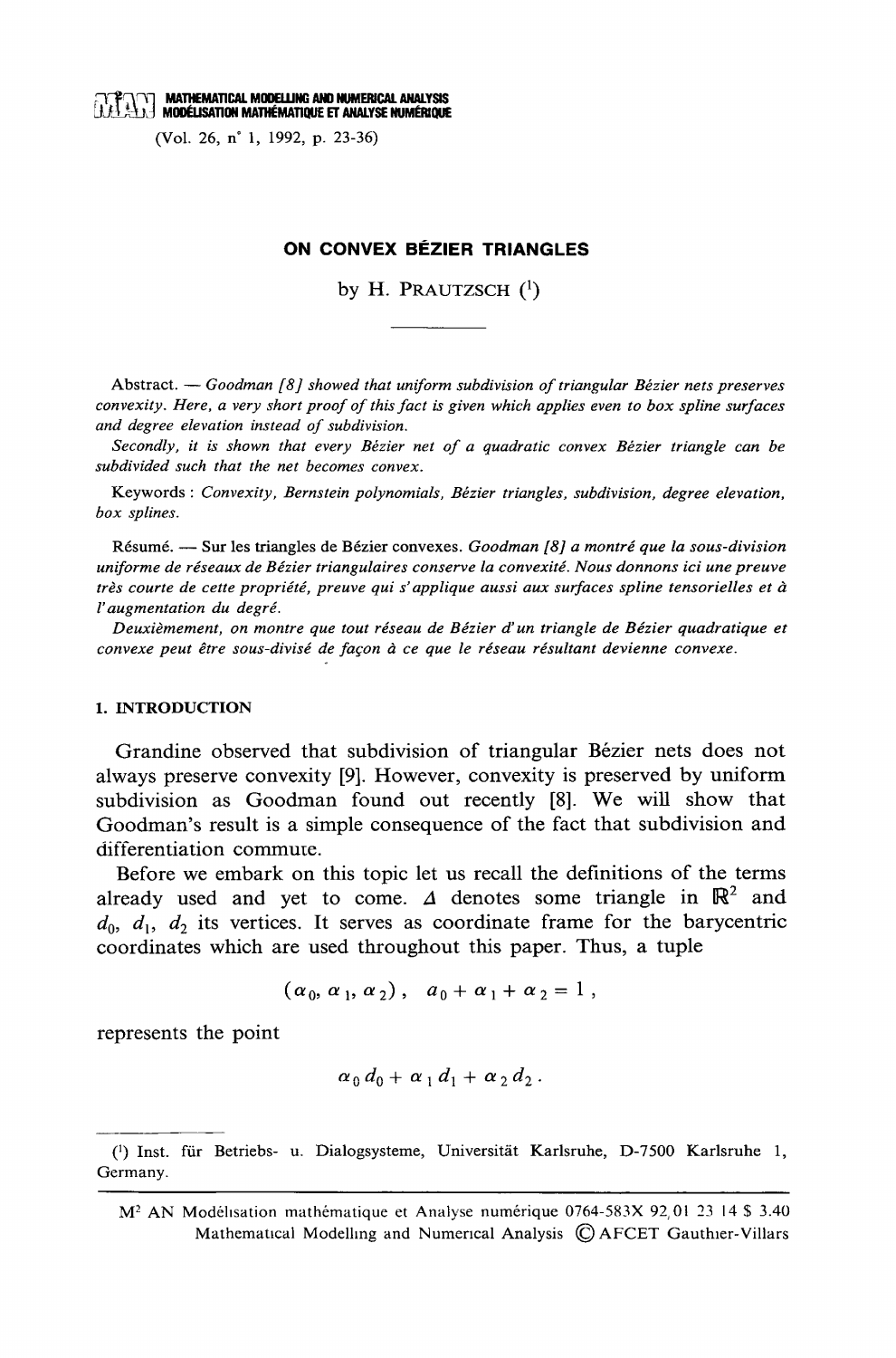It is well-known that every polynomial p of degree  $\leq n$  has a unique **n-th** degree Bézier representation over  $\Delta$  of the form

$$
(1.1) \t p(\alpha_0, \alpha_1, \alpha_2) = \sum_{\substack{i+j+k=n\\i,j,k \geq 0}} b_{i,j,k} \left( \frac{n!}{i!j!k!} \alpha_0! \alpha_1! \alpha_2! \right).
$$

This representation is associated with the so-called Bézier net. The Bézier net is related to a uniform subdivision, i.e., a triangulation, of  $\Delta$  generated by the gridlines

$$
\alpha_0 = \mu/n
$$
,  $\alpha_1 = \mu/n$ ,  $\alpha_2 = \mu/n$ ,  $\mu = 0, 1, ..., n$ ; see figure 1

 $\Delta$ <sub>n</sub> will denote the set of all subtriangles of  $\Delta$  belonging to this triangulation.



Figure 1. — The uniform subdivision  $\Delta_3$  of  $\Delta$ .

The *n*-th Bézier net of  $p$  can now be defined as the piecewise linear function b over  $\Delta$  which interpolates the Bézier ordinates  $b_{i,j,k}$  of p at the abscissas  $(i, j, k)/n$  and is linear over all triangles in  $\Delta_n$ .

The Bézier net is a useful approximation to  $p$ , even geometrically. In particular, it is well-known that  $p$  is convex if  $b$  is convex, see [1]. However, the converse is not true in general. This observation becomes interesting as one can « refine » the Bézier net to an arbitrarily close approximation of  $p$ . This paper investigates certain refinement methods with regard to convexity. First, in section 3 a short and general proof is given that uniform refinement methods preserve the convexity of Bézier nets. In section 4 it is shown that the proof applies even to box spline surfaces. In section 5 iterated uniform refinement is considered and two examples are presented in section 6. Finally, in section 7 it is shown that the Bézier net of any convex quadratic polynomial  $p$  over  $\Delta$  can be refined to a convex Bézier net.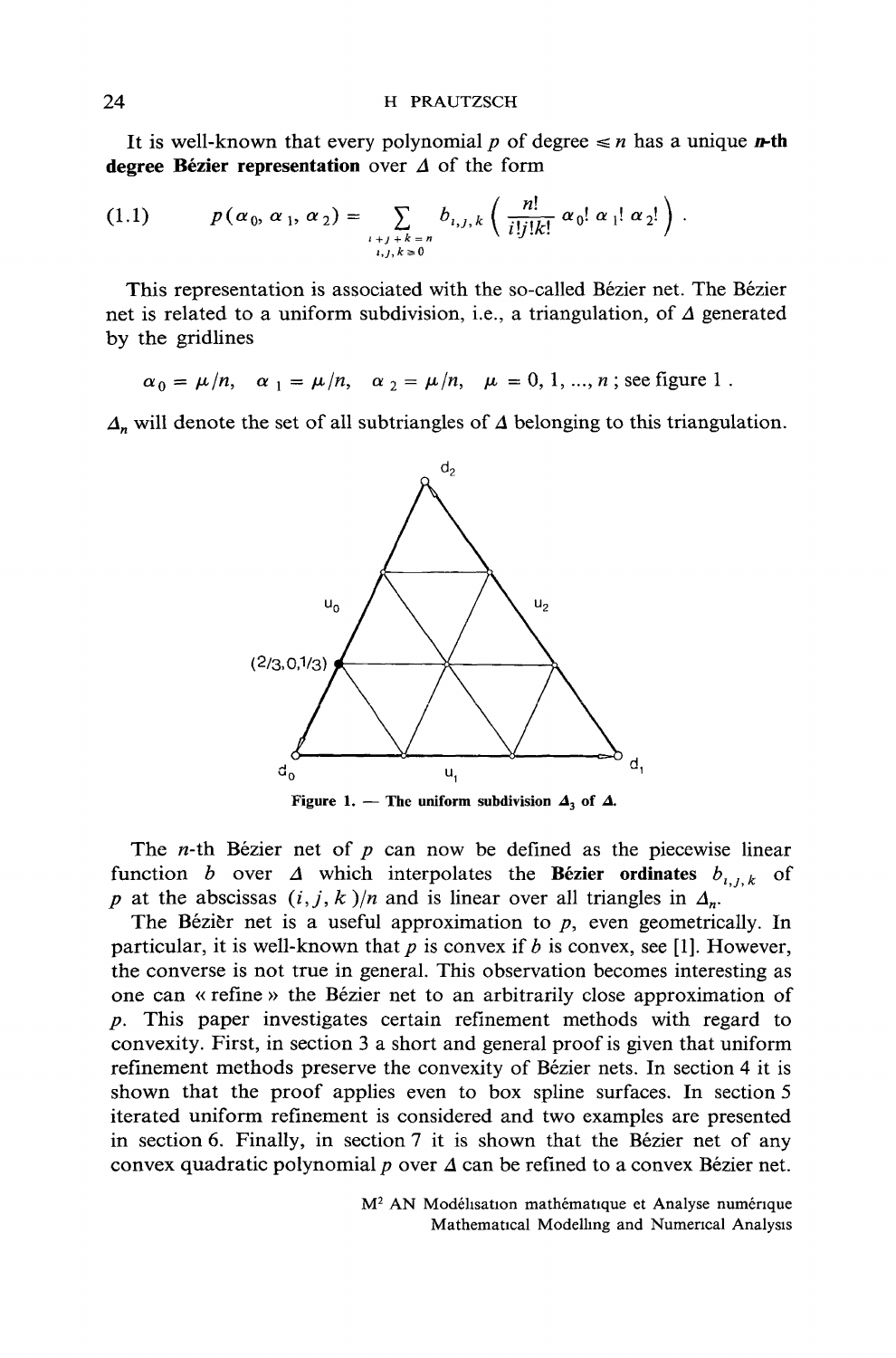#### 2. THE FUNDAMENTAL FACTS

First, we introduce operators to discuss subdivision, degree elevation and differentiation. These operators are defined on the set of all Bézier nets. Still,  $p$  denotes some bivariate polynomial and  $b$  its  $n$ -th degree Bézier net over  $\Delta$ .

- The uniform subdivision operator  $U_m$  is defined such that  $U_m b$  is a piecewise linear function over  $\Delta$  where  $[U_m b] |_{\Delta}$ , is the *n*-th degree Bézier net of p over  $\Delta'$  for all  $\Delta' \in \Delta_m$ . Note that  $U_m b$  is continuous.
- The degree elevation operator  $E_m$  is defined by  $E_m b = (n + m)$ -th degree Bézier net of  $p$ .
- The differentiation operator  $D(u)$  is defined by  $[D(u) b](x) = (n-1)$ -th degree Bézier net of  $\frac{d}{dt} p(x + tu)|_{t=0}$ .

The operator  $D$  is mainly used in connection with the three directions of the edges of  $\Delta$ 

$$
u_0 = d_0 - d_2, \quad u_1 = d_1 - d_0, \quad u_2 = d_2 - d_1 \, .
$$

Also, the abbreviation

$$
D_{i,j} = D(u_i) \circ D(u_j)
$$

is used. For later reference we mention that, cf. e.g. [7],

$$
(2.1) \qquad [D(u_1) b]((i,j,k)/(n-1)) = b_{i,j+1,k} - b_{i+1,j,k}.
$$

An analogous identity holds for  $D(u_0)$  and  $D(u_2)$ .

The operator  $D$  facilitates the test whether  $b$  is a convex function over  $\Delta$ :

(2.2) LEMMA [1, 10]: *b is convex if and only if*  $D_{0,1}$   $b \le 0$ ,  $D_{1,2}$   $b \le 0$  and  $D_{2,0} b \le 0$  over  $\Delta$ .



Figure 2. - The triangles  $\Delta$  and  $\Delta^*$ .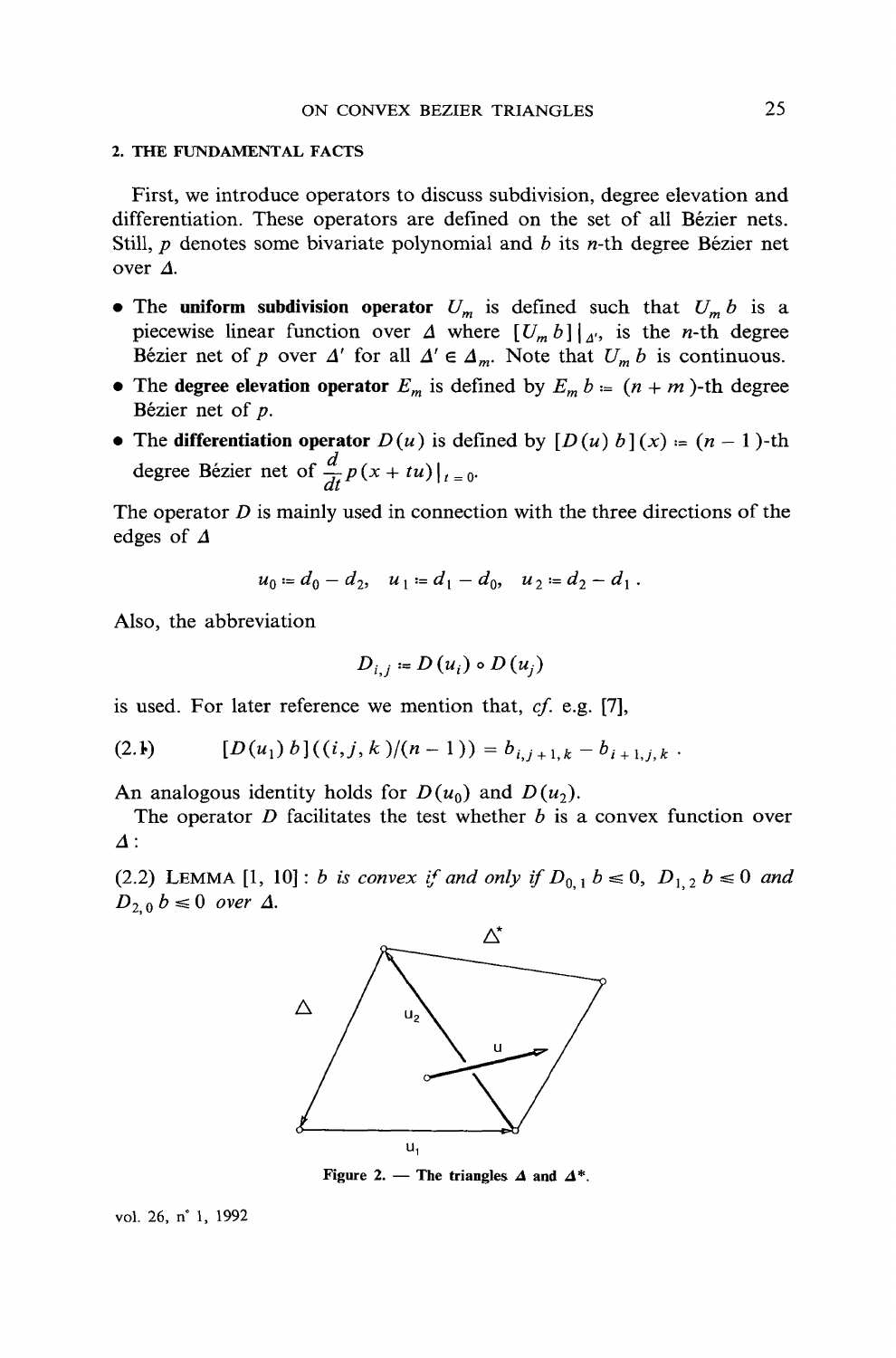Of course,  $D_{i,j}$  b is only defined for  $n \ge 2$ . In case  $n = 0$  or 1, b is constant or linear and trivially convex.

This Lemma can be generalized to composite Bézier nets. Let  $\Delta^*$  be a triangle adjacent to  $\Delta$  such that  $\Gamma = \Delta \cap \Delta^*$  is a common edge of  $\Delta$  and  $\Delta^*$ . Without loss of generality  $u_2$  is assumed to be the direction of  $\Gamma$ , see figure 2.

Further, let  $b^*$  be a Bézier net over  $\Delta^*$  of the same degree as b such that the composite function over  $\Delta \cup \Delta^*$ 

$$
b_{\cup}(x) = \begin{cases} b(x) & \text{if } x \in \Delta \\ b^*(x) & \text{if } x \in \Delta^* \end{cases}
$$

is continuous. We observe that  $b_{ij}$  is convex if and only if both b and  $b^*$  are convex and for some direction  $u = \alpha_1 u_1 + \alpha_2 u_2 \neq 0$ , with  $\alpha_1 > 0$ 

$$
(2.3) \t [D(u) b](x) \leq [D(u) b^*](x), \quad x \in \Gamma.
$$

(This condition appears in  $[8]$  for u being the diagonal of the quadrilateral  $\Delta \cup \Delta^*$  across  $\Gamma$ .)

Besides (2.2) and the uniqueness of the Bézier net there is another property crucial for the analysis here. Namely,  $R = U$ , E preserves positivity, more general

(2.4) 
$$
\min b \leqslant \min R_m b \text{ and } \max R_m b \leqslant \max b.
$$

Inequalities (2.4) are due to the fact that the Bézier ordinates interpolated by  $R_m b$  lie in the convex hull of all Bézier ordinates  $b_{i,j,k}$ , cf. [4, 7].

#### 3. SUBDIVISION AND DEGREE ELEVATION PRESERVE CONVEXITY AND **MONOTONICITY**

With the prerequisites of section 2 there is a quick proof of

(3.1) THEOREM: Let b be a convex n-th degree Bézier net. Then  $U_m$  b is convex, for all  $m \in \mathbb{N}$  (See [8] for  $m = 2^{\nu}$ ).

*Proof*: If b is linear,  $U_m$  b is again linear. Hence, suppose b is non linear. Then by  $(2.2)$ 

$$
D_{0,1} b \le 0 \,, \quad D_{1,2} b \le 0 \,, \quad D_{2,0} b \le 0
$$

and since  $U$  preserves negativity,  $(2.3)$ ,

 $U_m D_{0,1} b \le 0$ ,  $U_m D_{1,2} b \le 0$ ,  $U_m D_{2,0} b \le 0$ .

 $U$  and  $D$  commute because every polynomial has a unique Bézier net. Thus

$$
D_{0,1} U_m b \le 0 , D_{1,2} U_m b \le 0 , D_{2,0} U_m b \le 0 ,
$$

i.e.,  $U_m b$  is convex for each  $\Delta' \in \Delta_m$ .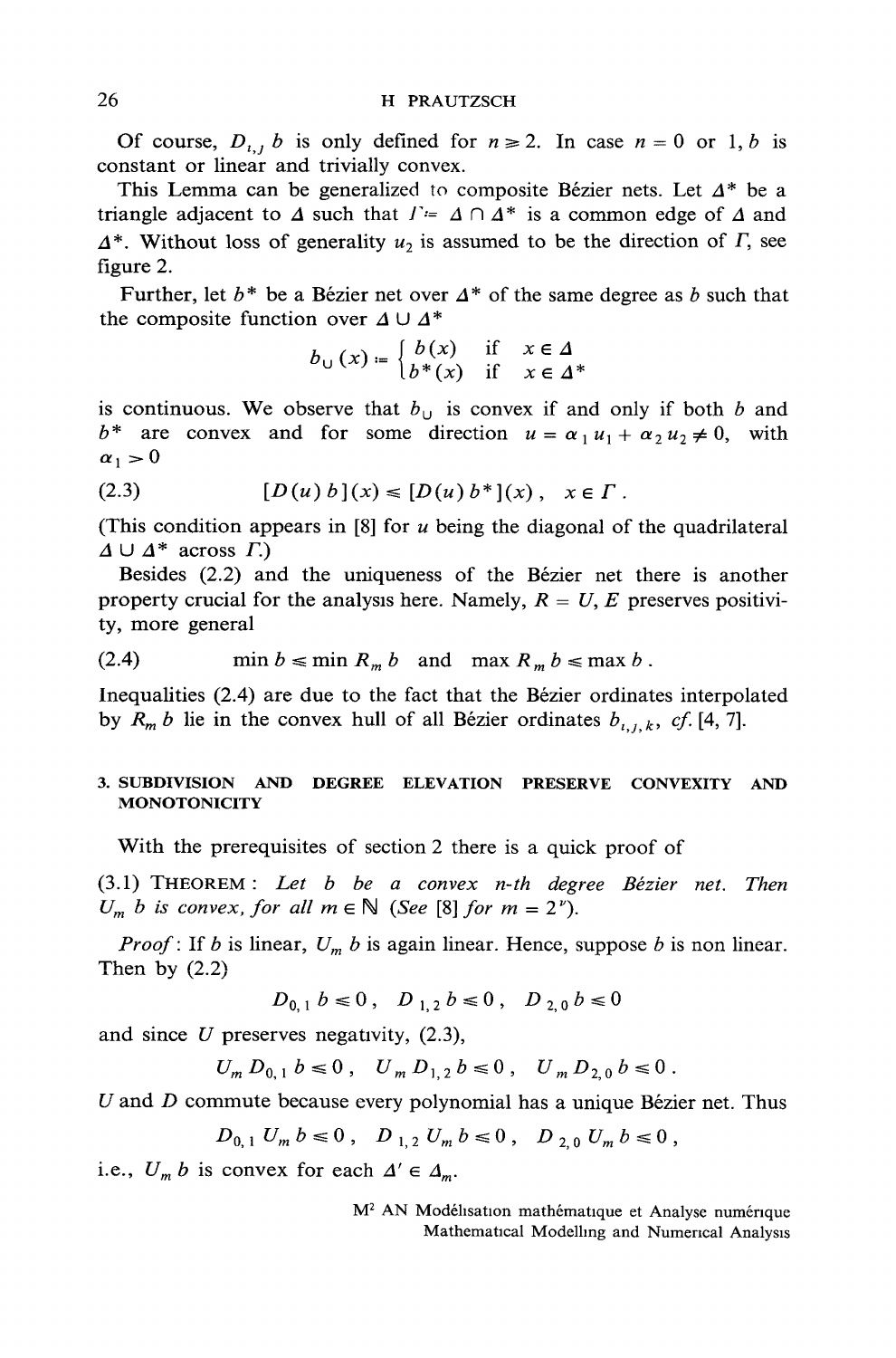Note that  $D_{i,j}U_m b$  is to be understood piecewise for each  $\Delta' \in \Delta_m$ , i.e.,

$$
(D_{i,j} U_m b)|_{A'} = D_{i,j} [(U_m b)|_{A'}].
$$

As mentioned in section 2,  $D(u) U_m b = U_m D(u) b$  is continuous,  $u \in \mathbb{R}^2$  arbitrary. Thus (2.3) holds with equality and implies that  $U_m b$  is convex over its entire domain  $\Delta$ .

This proof works in the same way if U is replaced by E, i.e., degree elevation, too, preserves convexity. This was first observed by Chang and Feng [2] who proved this fact without the use of operators.

Moreover, convexity can be replaced by monotonicity in the direction of some  $u = \alpha_1 u_1 + \alpha_2 u_2$ . The polynomial p is monotonic in the direction  $u$  if

(3.2) 
$$
D(u) b = \alpha_1 D(u_1) b + \alpha_2 D(u_2) b \ge 0.
$$

(Because of  $(2.1)$ ) this condition means that b is increasing over the triangles in  $\Delta_n$  parallel to  $\Delta$  but not necessarily over the other triangles in  $\Delta_n$ .) Since U and E preserve property (3.2), one has

 $(3.3)$  COROLLARY : Let p be a polynomial whose Bézier net b satisfies  $(3.2)$ . Then  $U_m b$  and  $E_m b$  satisfy (3.2), too. ((3.3) appears in [8] for  $U_m$ ,  $m = 2^{\nu}$ .

The proof of  $(3.1)$  can also be carried over to composite Bézier nets. Rewritting (2.3) gives

$$
(3.4) \tD(u)[b^*-b](x) \ge 0, \text{ for all } x \in \Gamma,
$$

where the notation of section 2 is used. Then an immediate consequence is (3.5) COROLLARY (see also [8]): If  $b<sub>u</sub>$  is convex, then so also is  $R_m b_u$ ,  $R = U$ , E where

$$
[R_m b_u] (x) = \begin{cases} [R_m b] (x) & if x \in \Delta \\ [R_m b^*] (x) & if x \in \Delta^* \end{cases}.
$$

*Proof*: The convexity of b and  $b^*$  is preserved under R because of (3.1). Analogously (3.4) is preserved by R.  $\blacksquare$ 

#### **4. BOX SPLINE SURFACES**

This section shows that Theorem  $(3.1)$  is even valid for box spline surfaces. Following the notation of [6] we introduce the subset

$$
X_0 = \{e_1, ..., e_s, e\} \text{ of } R^s
$$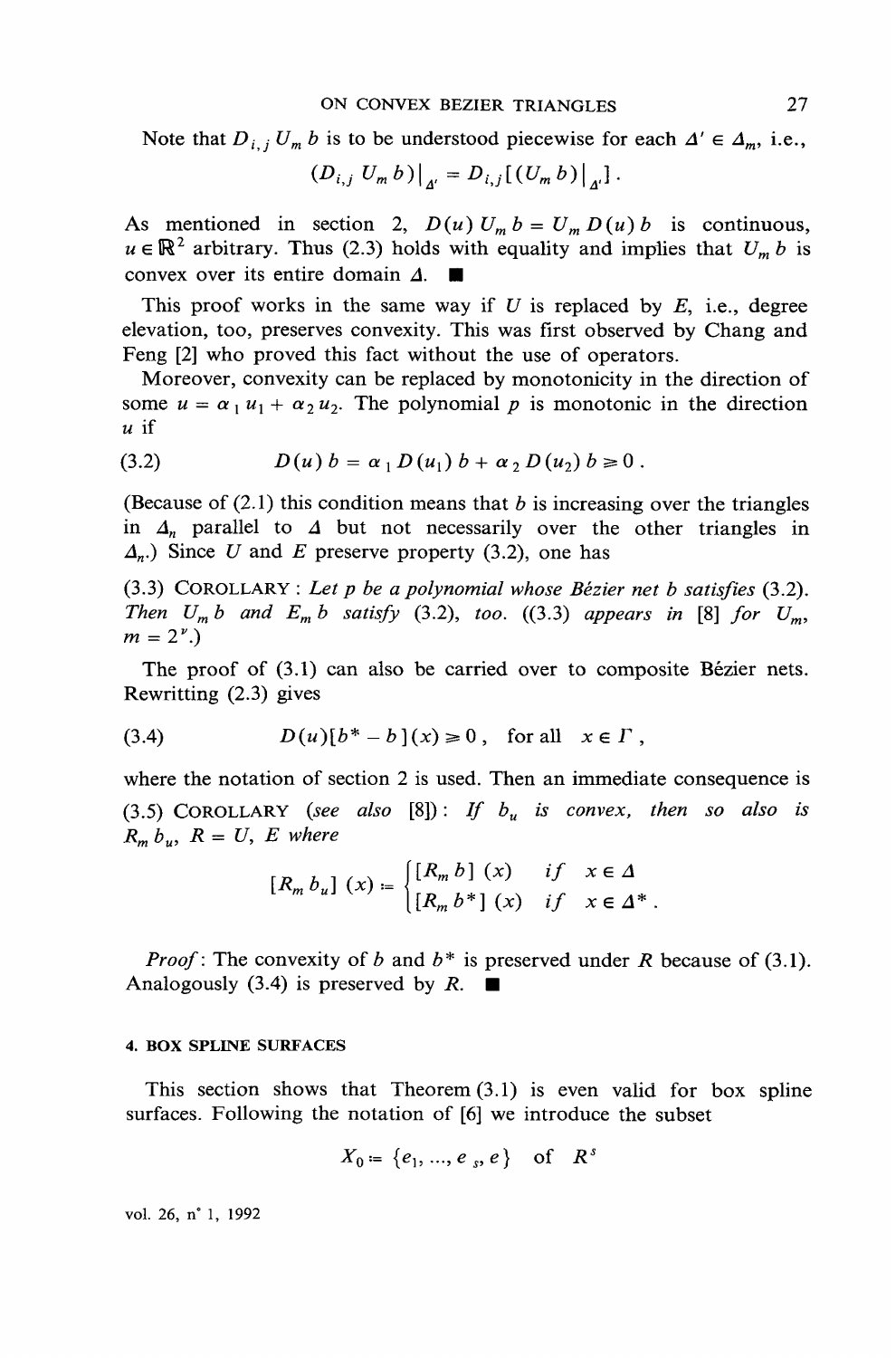where  $e_i = (\delta_{ij})_{j=1}^3$ ,  $e = e_1 + \cdots + e_s$ . Furthermore,

 $X = \{x_1, ..., x_n\}$ 

refers to a set of not necessarily distinct vectors in  $\mathbb{Z}^s$  and also to the matrix whose columns are  $x_1, ..., x_n$ . The box spline is defined by the requirement that

$$
\int_{R^s} f(x) B(x|X) dx = \int_{[0,1]} f(Xu) du
$$

holds for any continuous function f on  $\mathbb{R}^s$ . For more information confer [5].

A spline function

$$
s(x|X) = \sum_{\alpha \in \mathbb{Z}^S} c_{\alpha} B(x - \alpha | X)
$$

has similar properties as a polynomial with its Bézier representation :

• The hyperplanes  $\alpha$  + span V,  $\alpha \in \mathbb{Z}^s$ ,  $V \subset X_0$ ,  $|V| = s - 1$ , form a triangulation of  $\mathbb{R}^s$  such that  $\mathbb{Z}^s$  forms the set of its vertices. Let T be this triangulation. The piecewise linear function  $c$  which is linear over all simplices of  $T$  and which has the interpolatory property

$$
c(\alpha) = c_{\alpha}
$$
 for all  $\alpha \in \mathbb{Z}^3$ 

is the so-called control net of  $s$ .

• As for Bézier nets we introduce a difference operator  $D(u)$  for  $u \in X_0$ . Here, D is defined on the space of all box spline control nets by the rule

$$
[D(u) c] (\alpha) = c_{\alpha} - c_{\alpha - u}, \quad \alpha \in \mathbb{Z}^{s}.
$$

If  $u \in X$  and  $s \in C^1(R^s)$ , one has

$$
\frac{d}{dt} S(x - tu \mid X) \bigg|_{t=0} = \sum_{\alpha \in \mathbb{Z}^s} [D(u) c] (\alpha) B(x - \alpha \mid X - \{u\}) .
$$

The operator  $D$  can be used as in (2.2).

(4.1) LEMMA [6]: Suppose  $X_0 \subset X$ . Then  $c(x)$  is convex if and only if  $D(u) D(v) c \ge 0$  for all  $u, v \in X_0, u \ne v$ .

• Subdividing box splines means to present  $s(x|X)$  over the finer grid  $h\mathbb{Z}^s$ ,  $h^{-1} \in \mathbb{N}$  by translates of the scaled box spline  $B(x|hX)$ , i.e., subdivision means to produce a control net  $U(c|X, h)$  such that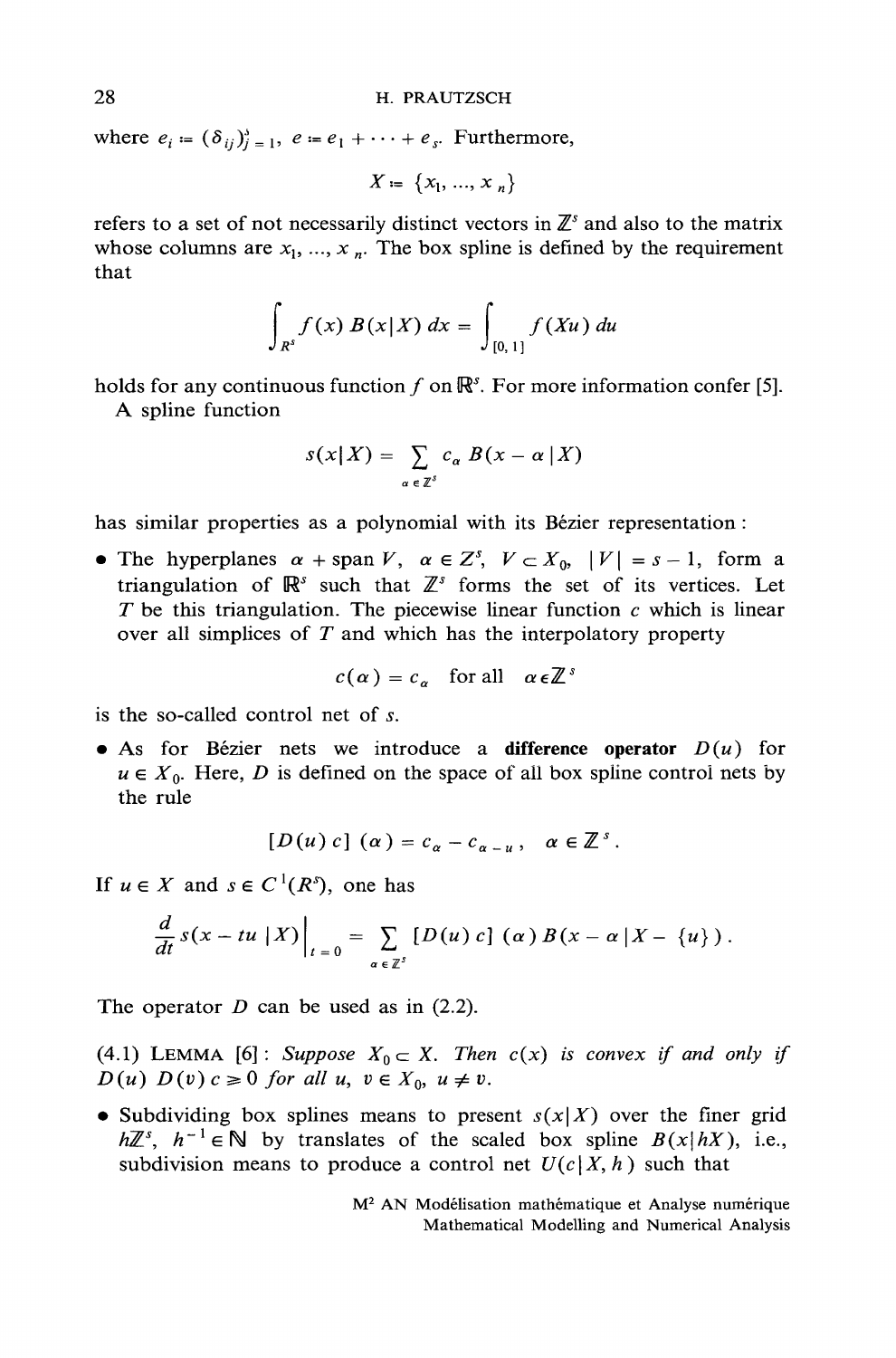ON CONVEX BEZIER TRIANGLES

$$
s(x) = \sum_{\alpha \in hZ^S} U(c|X, h) (\alpha) B(x - \alpha | hX).
$$

Note that  $U$  has a different meaning in this section.

Let us recall [13, 5] how to generate  $U(c|X, h)$  ( $\alpha$ ),  $\alpha \in hZ^s$ . The method is best described algorithmically; here in a slightly different form than elsewhere ·

- 1. Set  $d(\alpha) = 0$  for all  $\alpha \in h\mathbb{Z}^s$ . 2. Set  $d(\alpha) = h^{-s} c(\alpha)$  for all  $\alpha \in \mathbb{Z}^s$ .
- 3. For  $u = x_1, ..., x_n$  set  $U(c|X, h) (\alpha) = h \sum_{i=0}^{h^{-1}-1} c(\alpha ihu)$  for all  $\alpha \in h \mathbb{Z}^s$

The subdivision operator  $U$  and the difference operator  $D$  commute in the following sense:

(4.2) LEMMA: Suppose  $u \in X$ . Then one has

$$
U(D(u) c | X - \{u\}, h) = h^{-1} D(hu) U(c | X, h).
$$

The proof is not difficult and omitted.

Lemmata  $(4.1)$  and  $(4.2)$  and the fact that U preserves positivity establish the analogy to Theorem  $(3.1)$ :

(4.3) THEOREM : Suppose that  $X_0 \subset X$ . If c is a convex box spline control net, then  $U(c|X, h)$  is also convex for all  $h^{-1} \in \mathbb{N}$ .

#### 5. ITERATED REFINEMENT

On returning to the notations of sections 1 through 3 there are two powerful and intriguing properties:

(5.1)  $U_m$  b converges uniformly to p over  $\Delta$  as  $m \to \infty$ , see, e.g., [12]. (5.2)  $E_m b$  converges also uniformly to p over  $\Delta$  as  $m \to 0$ , see, e.g., [3] for a proof and further references.

With the abbreviations

$$
p_u(.) \coloneqq \frac{d}{dt} p(. + tu) \big|_{t=0}
$$
  

$$
p_{i,j} \coloneqq (p_u)_{u,j}, \quad i, j = 0, 1, 2
$$

for the directional derivatives one gets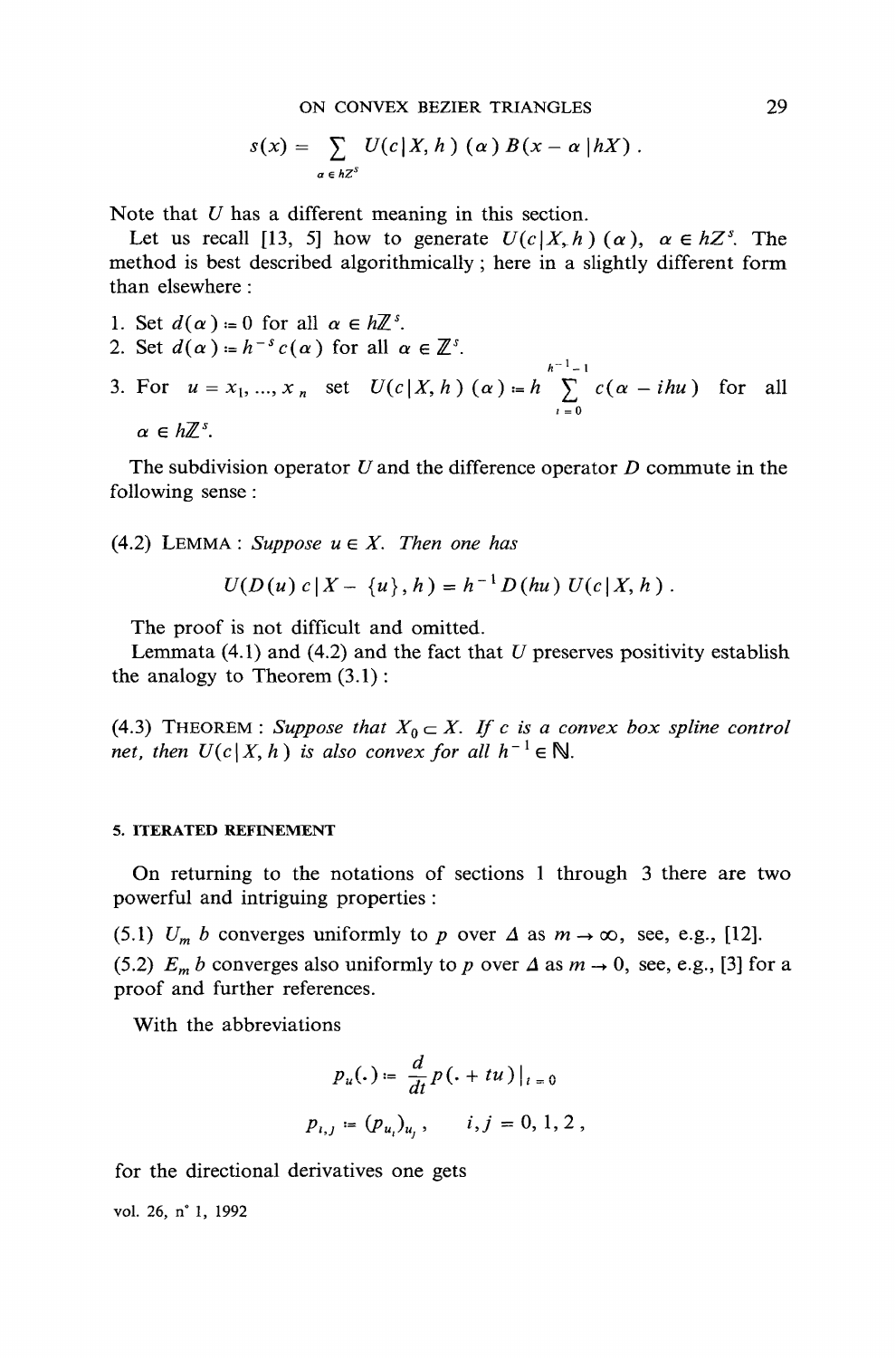#### H PRAUTZSCH

(5.3) THEOREM: Suppose  $p_{0,1} < 0$ ,  $p_{1,2} < 0$ , and  $p_{2,0} < 0$ . Then there is some  $m \in \mathbb{N}$  such that for all  $\mu > m$   $U_{\mu}$  b and  $E_{\mu}$  b are convex. (In [8] this result is proved for  $U_{\mu}$ ,  $\mu = 2^{\nu}$ .)

*Proof*: The definition of D,  $(5.1)$  and the assumption of  $(5.3)$  imply that there exists an  $m \in \mathbb{N}$  such that for all  $\mu > m$ 

$$
U_{\mu} D_{i,j} b = D_{i,j} U_{\mu} b = 0.
$$

i.e.,  $U_{\mu} b$  is convex for all  $\mu > m$ . Similarly  $E_{\mu} b$  is convex for sufficiently large  $\mu$ .

We like to mention that Chang and Feng [2] used that degree elevation preserves convexity and  $(5.2)$  to prove that p is convex whenever  $b$  is convex. This proof is somewhat involved because of  $(5.2)$ . The original proof in [1] and other proofs [7, 10] show that the Hessian of p is positive definite. Here we present yet another and even more elementary proof.

Suppose *b* is convex, i.e.,  $D_{i,j}$   $b \le 0$ ,  $i \ne j$ , see (2.2). Thus we get by the convex hull property, see, e.g., [7],  $p_{i,j} \le 0$  and therefore

$$
p_{i,i} = -p_{i,j} - p_{i,k} \ge 0, \quad \{i,j,k\} = \{0,1,2\}.
$$

Every vector  $u \in \mathbb{R}^2$  can be written as

$$
u = \alpha_i u_i + \alpha_i u_i, \quad i, j \in \{0, 1, 2\},
$$

where  $\alpha_i$   $\alpha_j \le 0$ , see figure 3.



Figure 3. - A partition of  $\mathbb{R}^2$ .

Thus

$$
p_{uu} = \alpha_i^2 p_{i,1} + 2 \alpha_i \alpha_j p_{i,j} + \alpha_i^2 p_{i,j} \ge 0,
$$

i.e.,  $p$  is convex because  $u$  is arbitrary.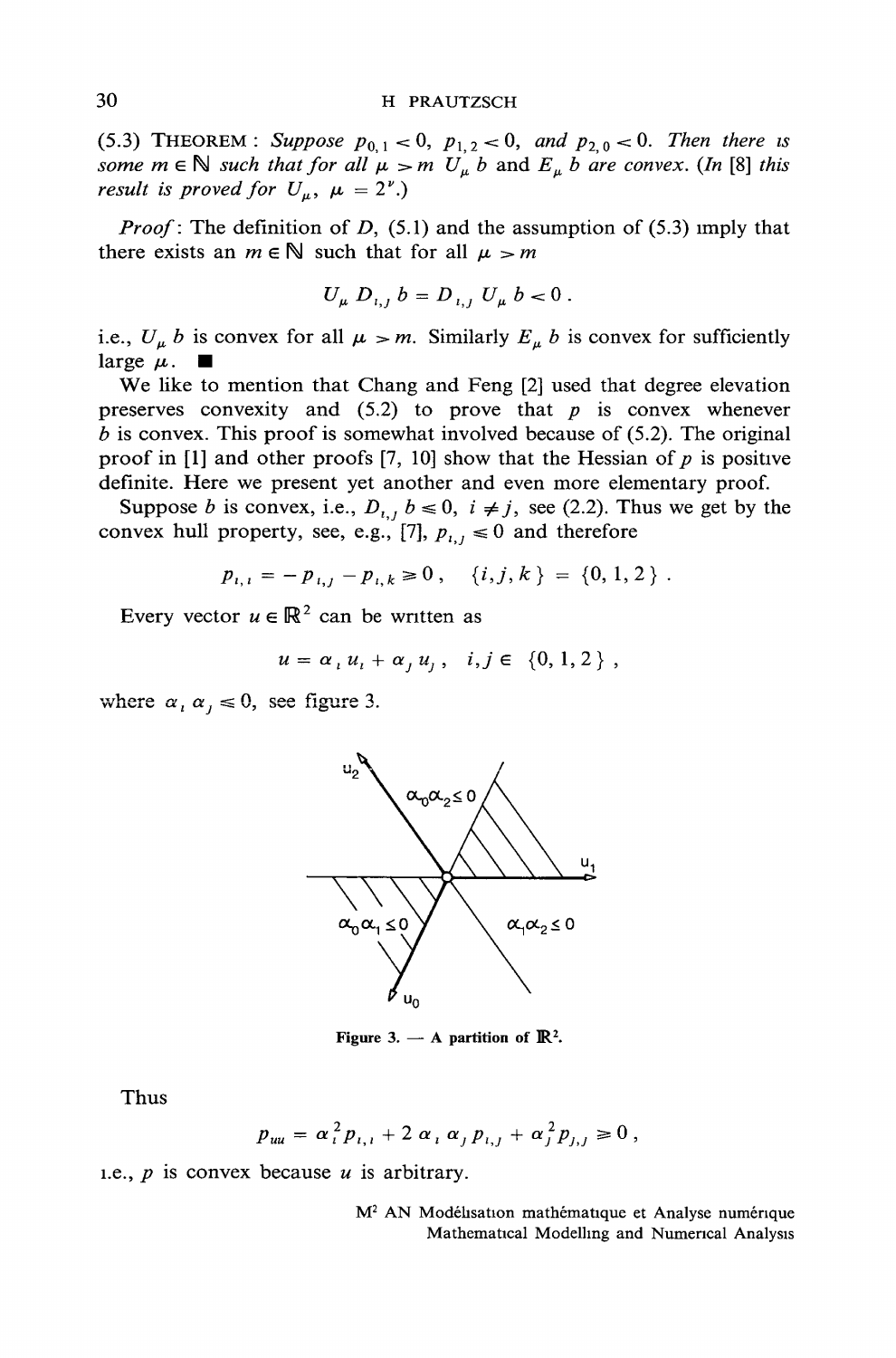#### **6. TWO EXAMPLES**

Unfortunately, iterated refinement by  $U_m$  or  $E_m$  does not always provide a method to obtain a convex approximation of a convex polynomial  $p$ .

Consider, e.g., the quadratic polynomial  $p$  whose Bézier net  $b$  is given by

$$
b_{002} \qquad 2
$$
  
\n
$$
b_{101} \quad b_{011} = -1 \quad 0
$$
  
\n
$$
b_{200} \quad b_{110} \quad b_{020} \qquad 2 \quad 0 \quad 0.
$$

On using (2.1) and (1.1) one obtains for  $D_{ij} b = p_{ij}$ 

$$
p_{01}=-6\ ,\quad p_{12}=2\ ,\quad p_{20}=-6\ ,
$$

which entails by (2.2) and (2.4) that all  $U_m b$  and  $E_m b$  are non-convex. On the other hand, p is convex. Namely, every  $u \in \mathbb{R}^2 \setminus \{0\}$  can be written as  $u = \alpha_1 u_1 + \alpha_2 u_2$ . Then

$$
p_{uu} = \alpha_1^2 p_{1,1} + 2 \alpha_1 \alpha_2 p_{1,2} + \alpha_2^2 p_{2,2} = 2(\alpha_1^2 + \alpha_2^2 + (\alpha_1 + \alpha_2)^2) > 0.
$$

Similar examples exist even for Bézier curves as is shown in the sequel. We assume familiarity with Bézier curves and refer, e.g., to [4] for details. Consider the univariate polynomial

$$
q(x) = 1/2 + 1/2(2x - 1)^4 = (1 - x)^4 + 6x^2(1 - x)^2 + x^4, \quad x \in [0, 1],
$$

whose Bézier polygon is non-convex, see figure 4.



Figure 4. — The Bézier curve  $q(x)$ .

On the other hand,  $q(x)$  is convex since  $q''(x) \ge 0$ , see figure 5. vol. 26, n° 1, 1992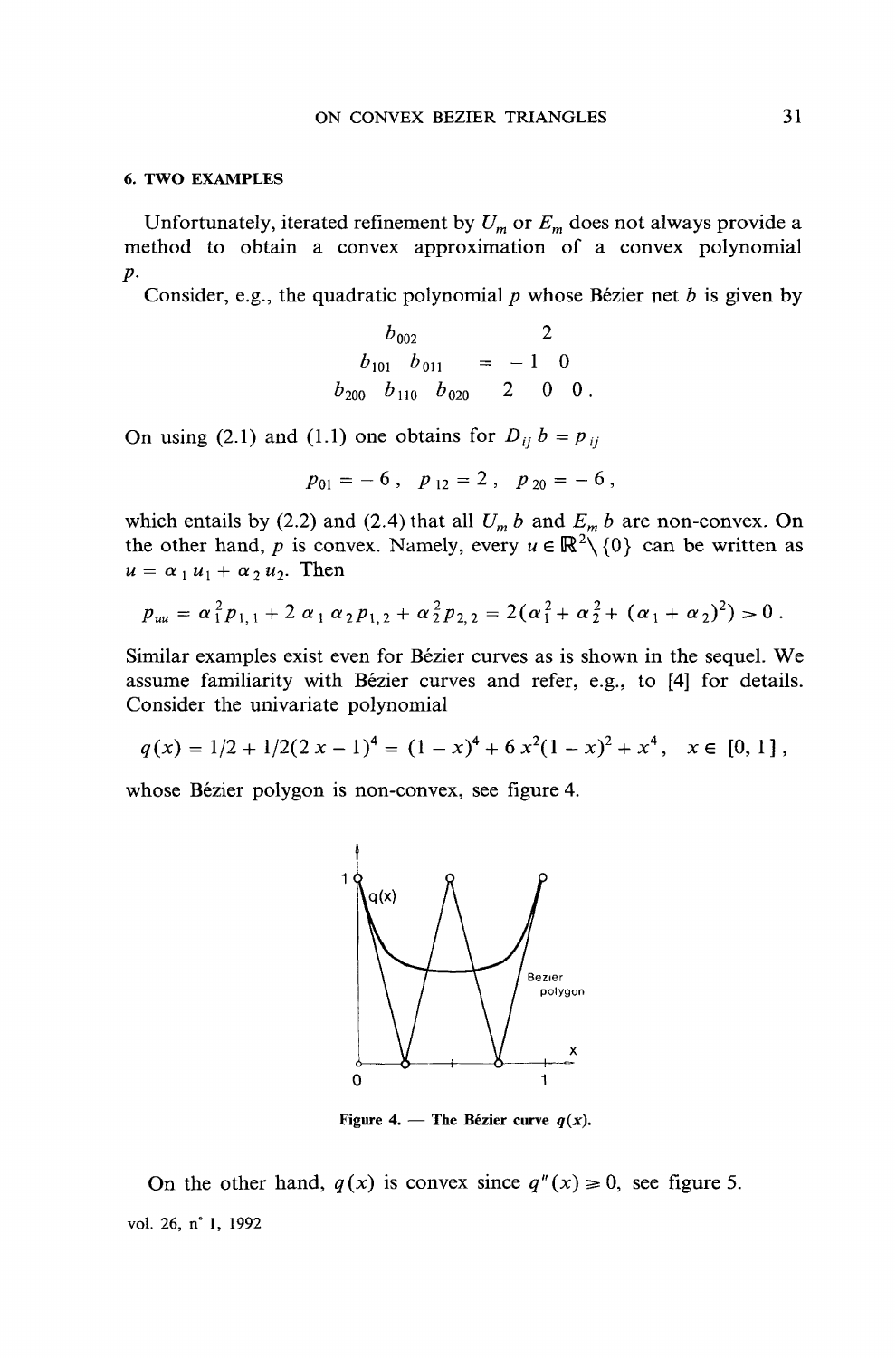

Figure 5. — The Bézier curve  $q''(x)$ .

Let

$$
q(x) = \sum_{i=0}^{n} b_i {n \choose i} x^{i} (1-x)^{n-i}
$$

be a degree elevated representation of  $q(x)$ . Then

$$
q''(x) = n(n-1) \sum_{j=0}^{n-2} \Delta^2 b_j {n-2 \choose j} x^j (1-x)^{n-2-j},
$$
  

$$
\Delta^2 b_j = b_{j+2} - 2 b_{j+1} + b_j,
$$

is a degree elevated representation of  $q''(x)$ . In analogy to (2.2) the Bézier polygon  $(b_i, i/u)$ ,  $i = 0, 1, ..., n$  is convex if and only if all  $\Delta^2 b_i \ge 0$ .

Since  $q''(1/2) = 0$  and because of the convex hull property some  $\Delta^2 b_i$  must be non-positive. Moreover, degree elevation is a corner cutting procedure, i.e., in order to « degree elevate » a Bézier polygon one has to cut all of its corners. As a consequence, some  $\Delta^2 b_i$  must even be negative. Otherwise further degree elevation would yield strictly positive Bézier ordinates. Hence, the Bézier polygon  $(b_i, i/n)$ ,  $i = 0, ..., n$ , cannot be convex.

Similar examples can be given with subdivision instead of degree elevation. Obviously, the Bézier polygon of a convex polynomial stays nonconvex under degree elevation or subdivision only if  $p''$  has a zero in (0, 1).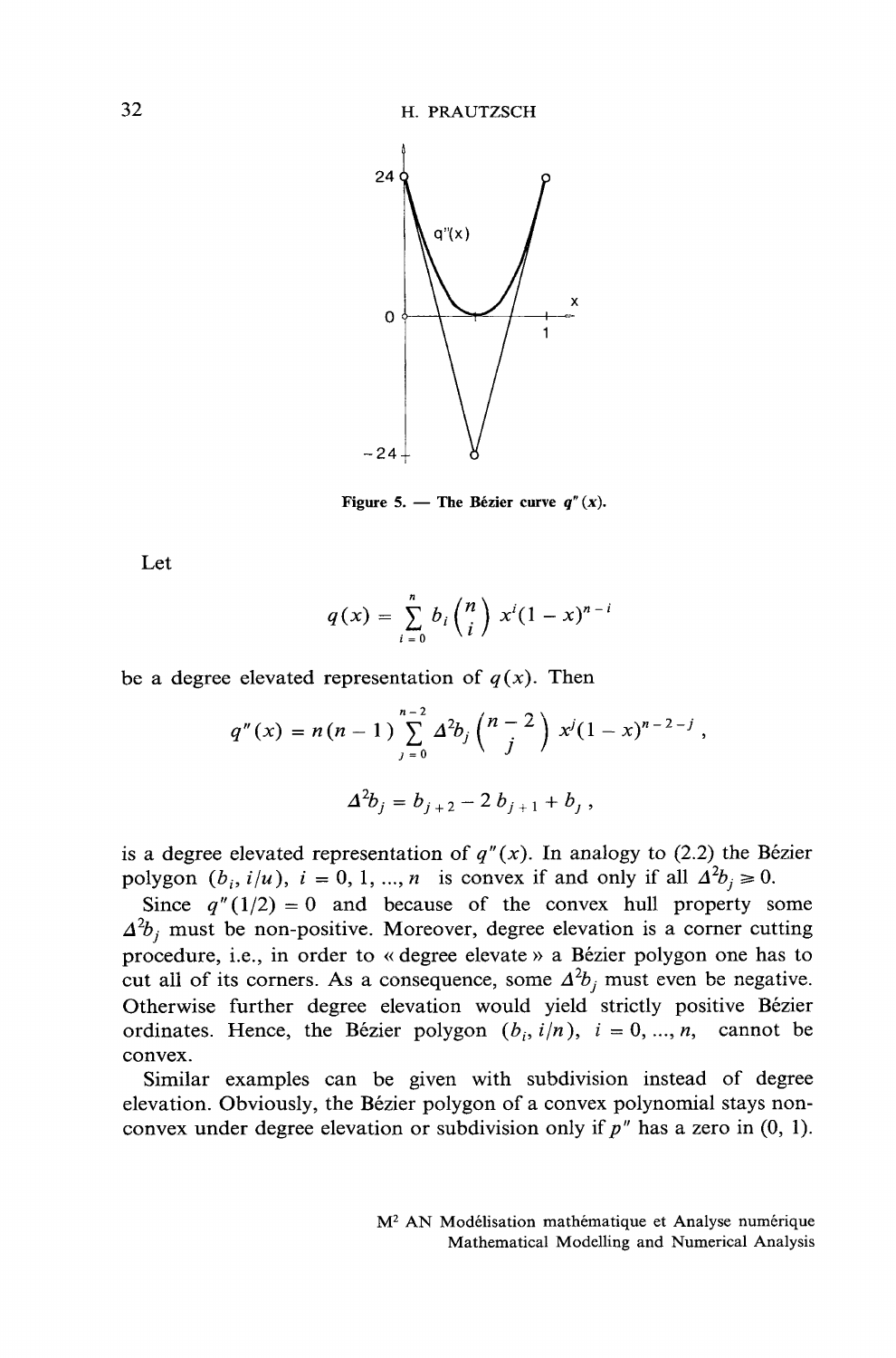### 7. CONSTRUCTING A CONVEX BÉZIER NET FOR A CONVEX QUADRATIC

In this section  $p$  denotes a convex quadratic, i.e., we may assume without loss of generality

$$
(7.1) \t\t 0 \le p_{00} \le p_{11} \le p_{22}
$$

Then, because of

$$
(7.2) \t\t\t p_{00} = p_{11} + 2 p_{12} + p_{22}
$$

and 
$$
p_{11} = p_{00} + 2 p_{02} + p_{22}
$$

one has

(7.3) 
$$
p_{12} \le 0
$$
 and  $p_{02} \le 0$ 

Figure 6 shows this situation. There  $p(d_0) = p_0(d_0) = p_1(d_0) = 0$  is assumed, but this does not mean a loss of generality since only second derivatives matter here.



Figure  $6. - A$  convex quadratic with a non-convex Bézier net.

As was shown, the Bézier net b of p and all nets  $U_m b$ ,  $m \in \mathbb{N}$ , are not convex if  $p_{01} > 0$ . Nevertheless, one can subdivide b such that a convex composite Bézier net is obtained for  $p$  over  $\Delta$ .

So, suppose  $p_{01} > 0$ . As a consequence

$$
(7.4) \t\t\t p_{12} < 0 \t and \t p_{02} < 0
$$

since otherwise one could slightly perturb  $\Delta$  into a new triangle  $\Delta^*$  such that «  $p_{12} > 0$  » (or «  $p_{02} > 0$  » respectively) and still have «  $p_{0i} > 0$  » which contradicts (7.3).

On introducing the notation  $B(p|T)$  for the Bézier net of p with respect to the triangle T and  $\langle r_1, ..., r_m \rangle$  for the convex hull of the points  $r_1, ..., r_m$  one has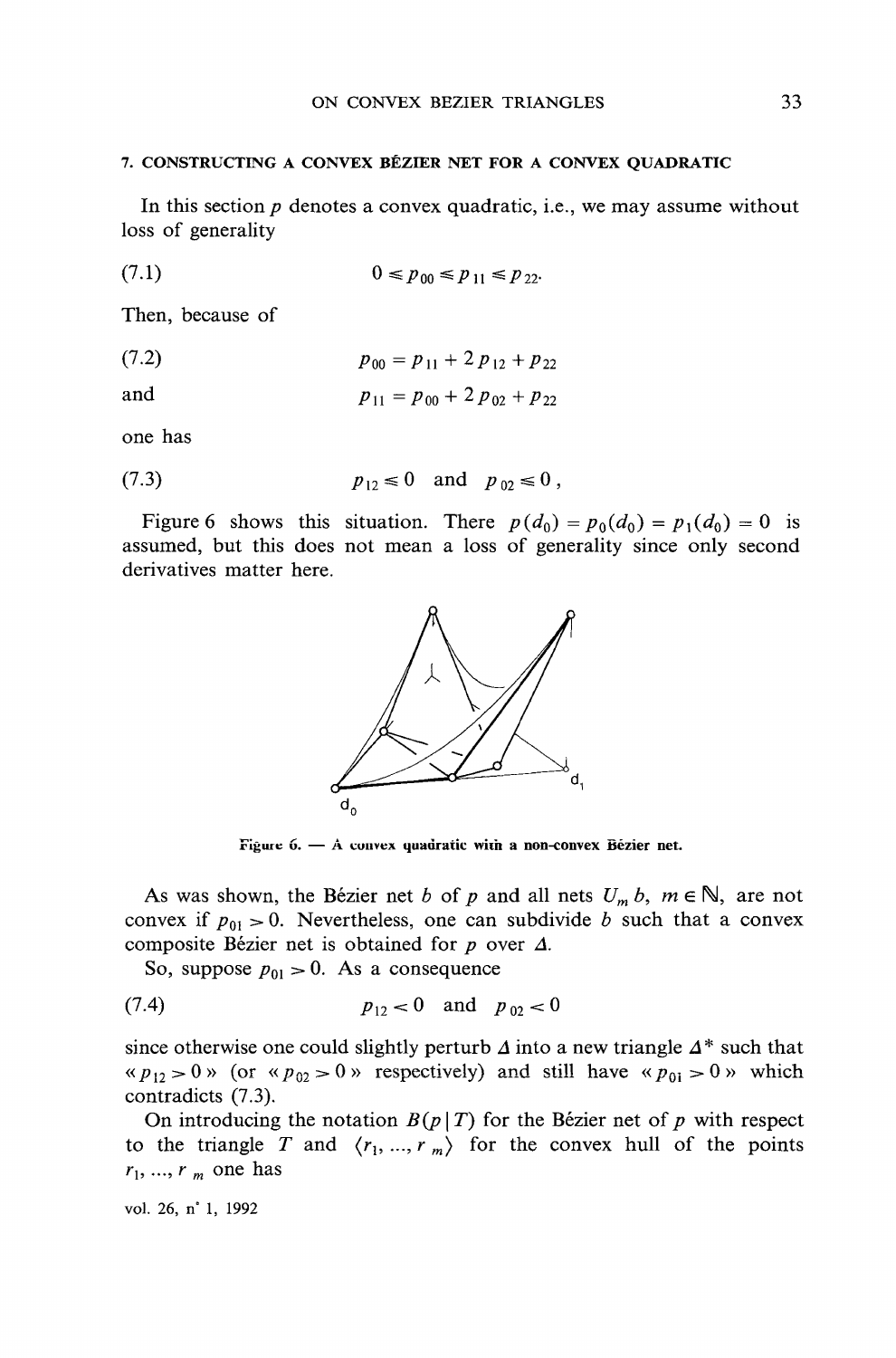(7.5) THEOREM: There is a unique point  $c \in (d_1, d_2)$  such that  $B(p | \langle d_0, d_2, c \rangle)$  and  $B(p | \langle d_0, d_1, c \rangle)$  are convex, see figure 7.



Figure 7. — b after the subdivision along [c,  $d_0$ ].

*Proof*: For better readibility we introduce the notation

 $D(u) p = p_u$ .

Note that the operator  $D$  is now used in two different contexts, for Bézier nets and also for polynomials. Then let

$$
f(\lambda) = D(u_2) D(u_1 + \lambda u_2) p = p_{21} + \lambda p_{22}, \text{ i.e.,}
$$
  

$$
f(0) = p_{21} < 0 \text{ and } f(1) = -p_{20} > 0.
$$

Hence, the linear function  $f(\lambda)$  has a zero  $\lambda_0$  in (0, 1) which corresponds to the point  $c = d_1 + \lambda_0 u_2$ . For the triangle  $\langle d_2, d_0, c \rangle$  one gets  $p_{20} \le 0$ ,  $D(u_2)$   $D(c - d_0) p = 0$ . Which implies by the contraposition of (7.4)  $D(u_0) D(c - d_0) p \le 0$ . Thus  $B(p | \langle d_2, d_0, c \rangle)$  is convex and similarly is  $B(p \mid \langle d_0, d_1, c \rangle).$ 

We will call the Bézier net b over  $\Delta$  strictly convex if the strict inequalities

 $D_{01} b < 0$ ,  $D_{12} b < 0$ ,  $D_{02} b < 0$ 

hold. For example, the two Bézier nets produced in Theorem (7.5) are not strictly convex. Hence, it might be impossible to conclude numerically that these two nets are convex. Fortunately, one can overcome this difficulty. First we observe from  $(7.5)$  by some continuity arguements.

(7.6) COROLLARY: Suppose  $D(c-d_0) D(c-d_0) p > 0$ . Then there exists a  $c' \in (c, d_1)$  such that for all  $d \in (c, c')$  the net  $B(p | \langle d, d_0, d_2 \rangle)$  is convex. (The net  $B(p | \langle d, d_1, d_0 \rangle)$  is not convex.)

One can continue subdividing  $B(p | \langle d, d_0, d_1 \rangle)$  as indicated by (7.6) thereby producing more and more strictly convex Bézier nets for p over a region which will fill out  $\Delta$  in the limit.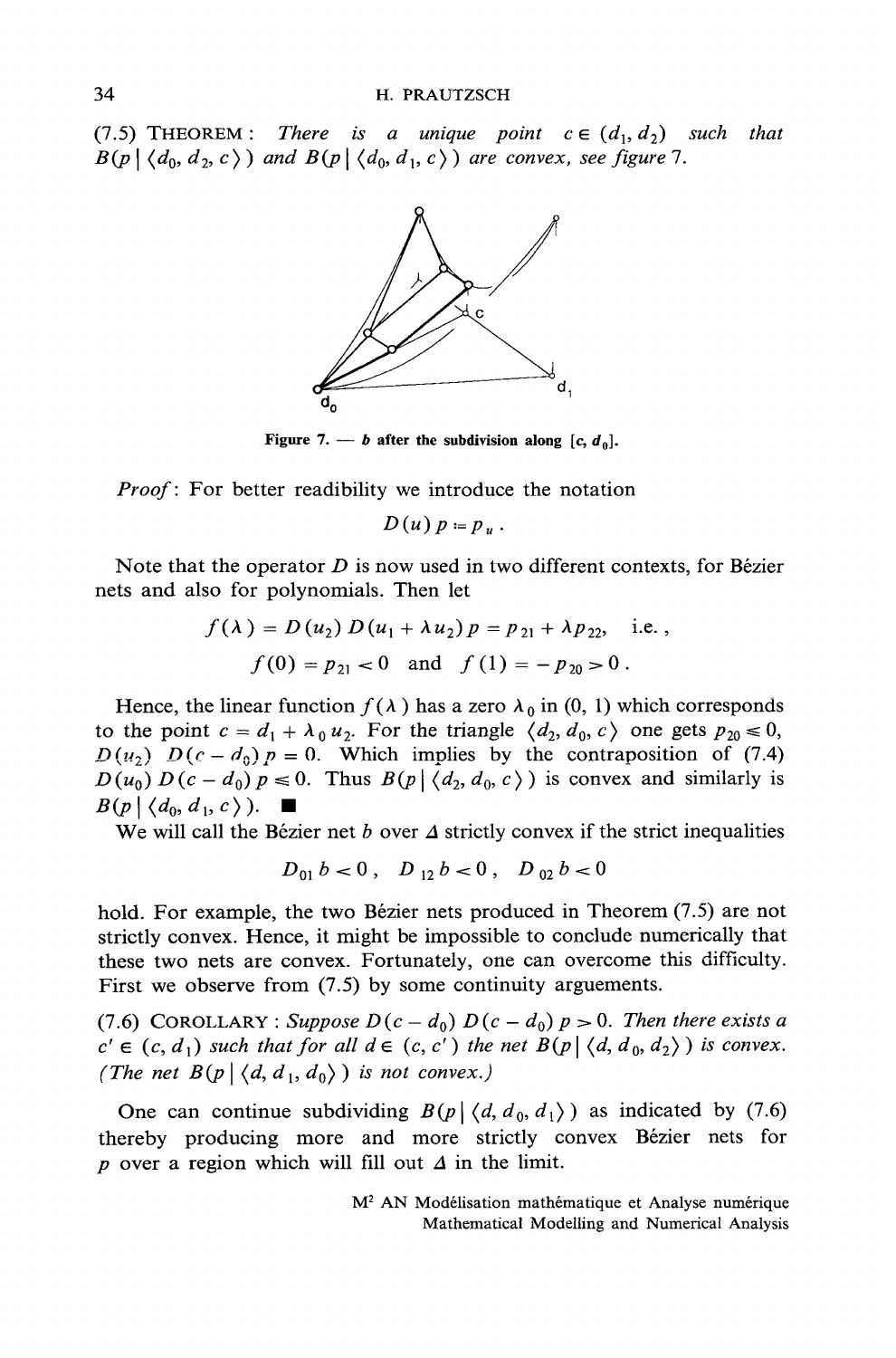Figure 8 depicts the triangulation of  $\Delta$  associated with such an iterated subdivision. The triangulation shown in figure 8 is quite simple to compute because the edges  $\langle d_0 d_2 \rangle$ ,  $\langle d, d' \rangle$ ,  $\langle d'', d''' \rangle$ , ... are all parallel and also the edges  $\langle d_0 d \rangle$ ,  $\langle d', d'' \rangle$ , ...



Figure 8. - A subdivision of  $\Delta$  produced by iterated applications of (7.6).

The following theorem verifies that one can always choose such a simple triangulation.

(7.7) THEOREM: Let  $d \in (d_1, d_2)$ ,  $v = d_0 - d$ , and p such that  $B(p \mid \langle d_0, d, d_2 \rangle)$  is strictly convex, i.e.,  $D(u_0) D(-v) p$ ,  $D(-v) D(u_2) p$ , and  $p_{0,2} < 0$ . Also, let  $p_{0,1} > 0$  and  $p_{1,2} < 0$ . If d', d", ... are as in figure 8, then  $B(p | \langle d_0, d, d' \rangle)$  is also strictly convex.

Because of parallelism all nets  $B(p | \langle d^{(m)}, d^{(m+1)}, d^{(m+2)} \rangle)$ ,  $m \in \mathbb{N} \cup \{0\}$ ,  $d = d^{(0)}$ , are also convex.

*Proof*: The three relevant derivatives are,  $cf. (2.2)$ :

- (i)  $D(v) D(u_1) p$  which is negative: Since  $D(u_2) D(v) p > 0$  and  $p_{1,2} < 0$ by assumption, one can use (7.4) with respect to  $\langle d_0, d_1, d \rangle$  and gets  $D(v) D(u_1) p < 0.$
- (ii)  $D(u_1) D(-u_0) p = -p_{0,1} < 0.$
- (iii)  $D(-u_0) D(v) p = D(u_0) D(-v) p < 0.$